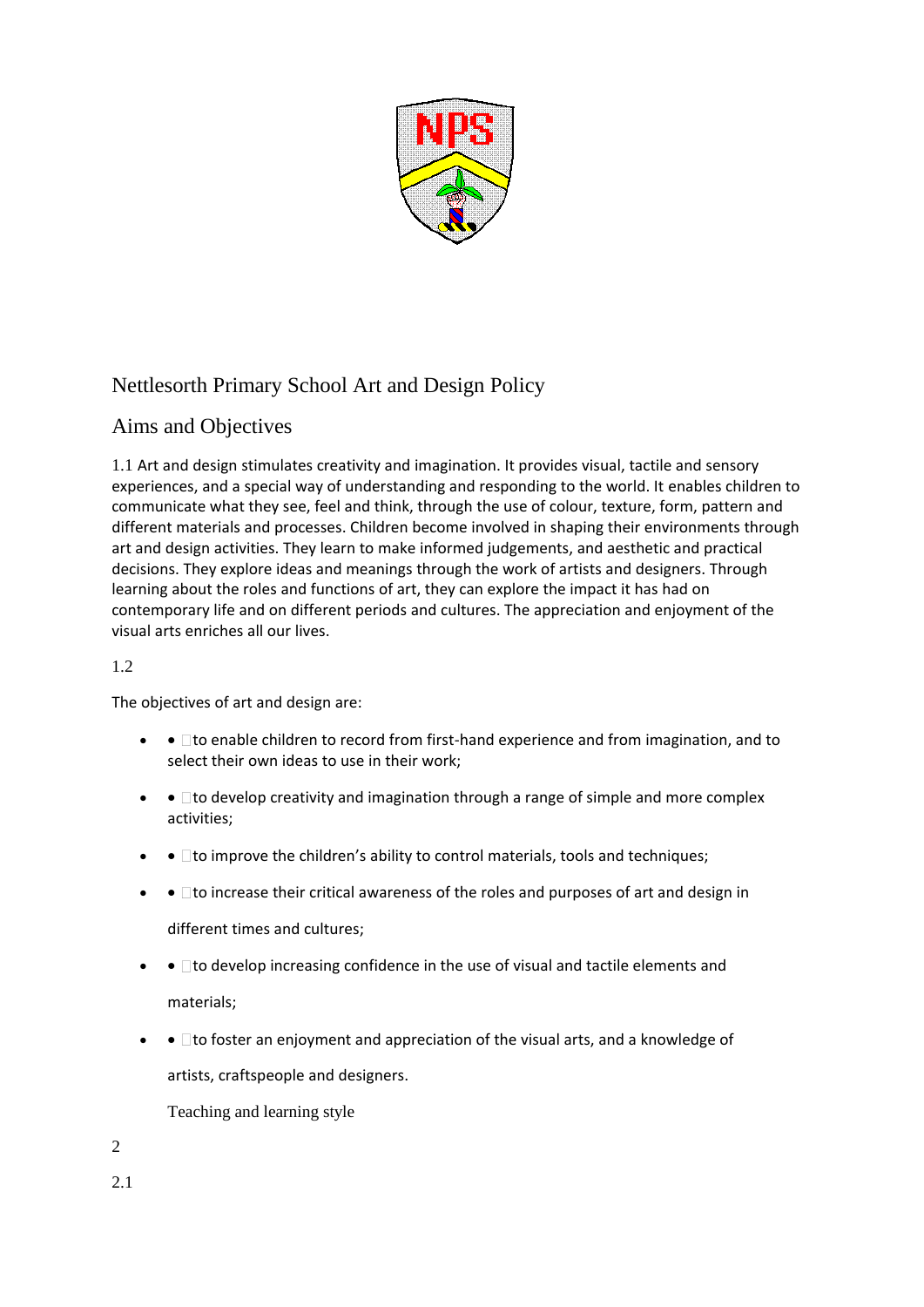The school uses a variety of teaching and learning styles in art and design lessons. Our principal aim is to develop the children's knowledge, skills and understanding. We ensure that the act of investigating and making something includes exploring and developing ideas, and evaluating and developing work. We do this best through a mixture of whole-class teaching and individual or group activities. Teachers draw attention to good examples of individual performance as models for the other children. They encourage children to evaluate their own ideas and methods, and the work of others, and to say what they think and feel about them. We give children the opportunity to work, by themselves and in collaboration with others, on projects in two and three dimensions, and at different scales. Children also have the opportunity to use a wide range of materials and resources, including ICT.

2.2 We recognise the fact that we have children of differing ability in all our classes, and we provide suitable learning opportunities for all children by matching the challenge of the task to the ability of the child. We achieve this through a range of strategies:

- $\bullet$   $\bullet$   $\Box$  setting tasks that are open-ended and can have a variety of responses;
- $\bullet$   $\blacksquare$  setting tasks of increasing difficulty, where not all children complete all tasks;
- •  $\Box$ grouping children by ability, and setting different tasks for each group;
- $\bullet$   $\bullet$   $\Box$  providing a range of challenges with different resources;
- $\bullet$   $\blacksquare$  having more adults support the work of individual children or small groups.

# 3.Art and design curriculum planning

3.1 Art and Design is a foundation subject in the National Curriculum. At Nettlesworth Primary School we use a creative approach towards our curriculum planning in art and design linking our class projects with the current topic, whilst ensuring progression of skills.

3.2 We carry out the curriculum planning in art and design in three phases: long-term, medium-term and short-term. Our long-term plan maps out the themes covered in each term during the key stage. Our subject leader devises this plan in conjunction with teaching colleagues in each year group.

3.3 Our medium-term plans give details of each unit of work for each term. These plans define what we will teach, and ensure an appropriate balance and distribution of work across each term. The subject leader is responsible for reviewing these plans.

3.4 Class teachers complete a plan for each art and design lesson. These list the specific learning objectives and give details of how to teach the lessons. The class teacher keeps these plans, and the class teacher and subject leader often discuss them on an informal basis.

3.5 We plan the activities in art and design so that they build on the children's prior learning. While we give children of all abilities the opportunity to develop their skills, knowledge and understanding, we also plan progression into the scheme of work, so that there is an increasing challenge for the children as they move up through the school.

#### 4 Sketchbooks

Children will be encouraged to develop the habit of using their sketchbooks (or visual diary) for:

- recording, exploring and storing visual and other information e.g. notes and selected materials which can readily be retrieved and used as reference,
- working out ideas, plans and designs,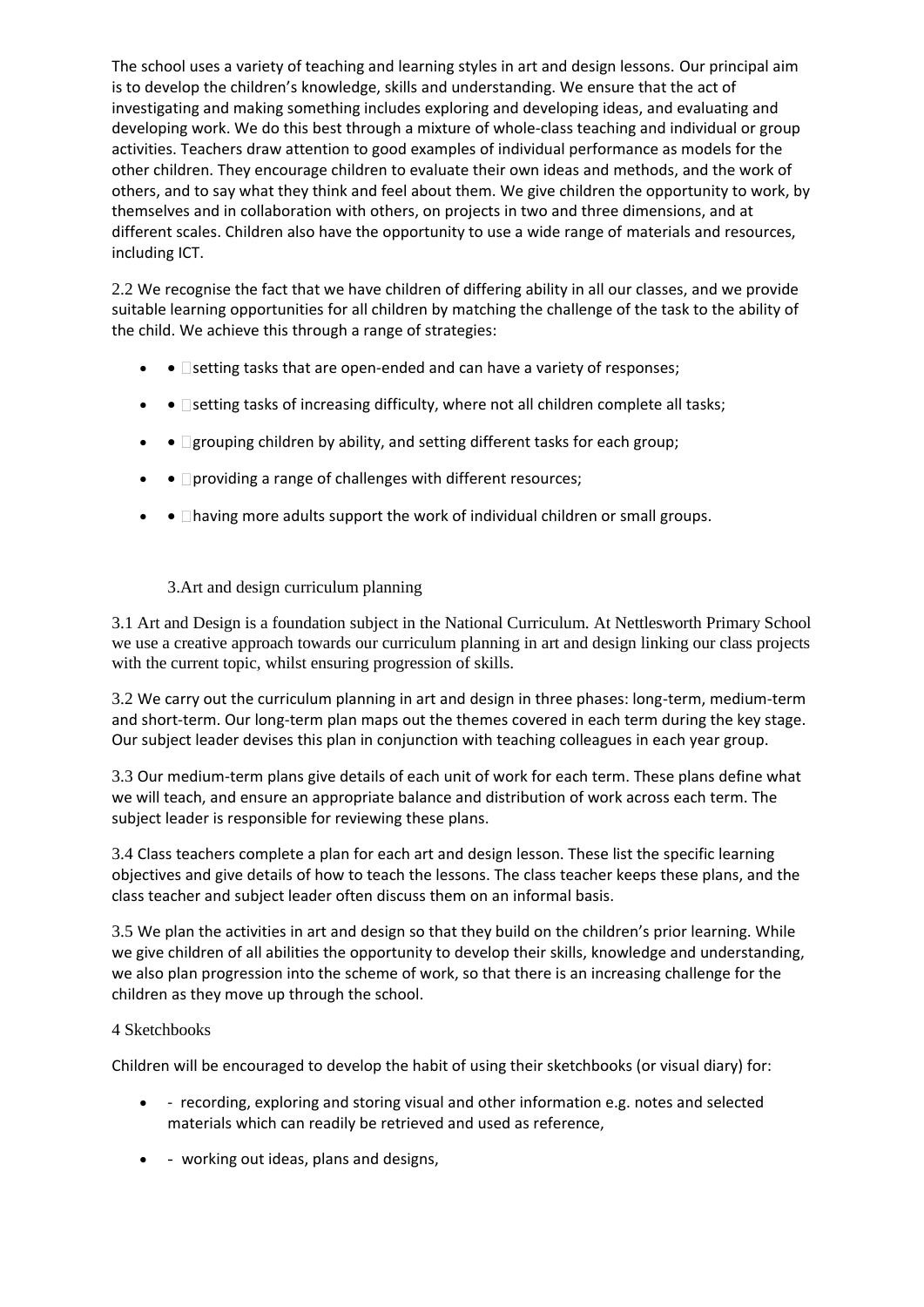- $\bullet$  reference as they develop ideas for their work
- looking back at and reflecting on their work, reviewing and identifying their progress.
- as an ongoing record of their learning and achievement, which they can use to further

develop their ideas, skills and understanding.

Sketchbooks will move through the school as the children progress from one year to another, and across key stages. The sketchbooks will contain no mounted end-pieces.

#### 5 The Foundation Stage

Art and design is a foundation subject in the National Curriculum. At Nettlesworth Primary School we use a creative approach towards our curriculum planning in art and design, linking our class projects with the current topic, whilst ensuring progression of skills.

5.1 We encourage creative work in the foundation class, as this is part of the Early Years Foundation Stage Framework. We relate the children's creative development to the objectives set out in the Early Learning Goals, which underpin the curriculum planning for children aged three to five. The children's learning includes art, music, dance, role-play and imaginative play. The range of experience encourages children to make connections between one area of learning and another, and so extends their understanding.

5.2 We provide a rich environment in which we encourage and value creativity. Children are engaged in a wide range of activities, and their responses involve the various senses. We give them the opportunity to work alongside artists and other adults. The activities that they take part in are imaginative and enjoyable.

6 Contribution of art and design to teaching in other curriculum areas

#### 6.1 English

Art and design contributes to the teaching of English in our school by encouraging children to ask and answer questions about the starting points for their work. They have the opportunity to compare ideas, methods and approaches in their own work and that of other children, and to say what they think and feel about them.

#### 6.2 Mathematics

Art and design contributes to children's mathematical understanding by giving opportunities to develop the children's understanding of shape and space through work in two and three dimensions.

#### 6.3 Personal, social and health education (PSCHE) and citizenship

Art and design contributes to the teaching of some elements of personal, social and health education and citizenship. The children discuss how they feel about their own work, and the methods and approaches used by others. They have the opportunity to meet and talk with artists and other talented adults during their work.

#### 6.4 Spiritual, moral, social and cultural development

The teaching of art and design offers opportunities to support the social development of our children, through the way we expect them to work with each other in lessons. Groupings allow children to work together, and give them the chance to discuss their ideas and feelings about their own work and the work of others. Their work in general helps them to develop a respect for the abilities of other children, and encourages them to collaborate and cooperate across a range of activities and experiences. The children learn to respect and work with each other and with adults,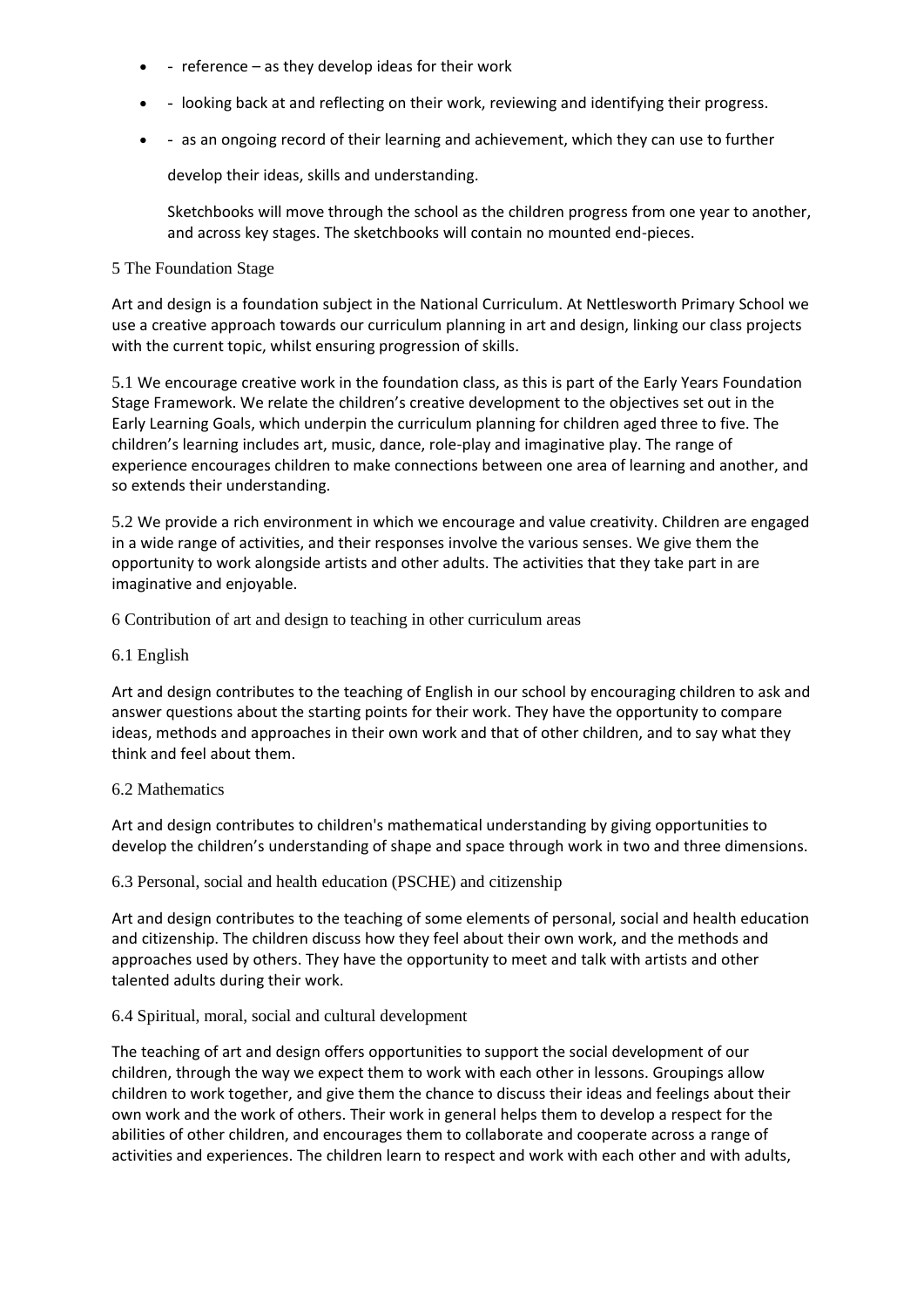thus developing a better understanding of themselves. They also develop an understanding of different times and cultures, through their work on famous artists, designers and craftspeople.

# 6.5 ICT

Information and Communication Technology enhances our teaching of art and design, wherever appropriate, in all key stages. Children use software to explore shape, colour and pattern in their work. Older children collect visual information to help them develop their ideas by using digital and video cameras, scanners and digital microscopes. They record their observations, and they manipulate them through photo-editing or painting software to create mythical creatures. The children also use the Internet, to find out more about the lives and works of famous artists and designers, and to assemble their own presentations about them.

# 7 Health and Safety

At all times, children will be taught how to care for and handle equipment and media safely and with respect. When working with tools, equipment and materials, in practical and in different environments, including those that are unfamiliar, pupils will be taught:

- $\bullet$   $\bullet$   $\Box$ about hazards, risks and risk control
- $\bullet$   $\bullet$   $\Box$  to recognise hazards, assess consequent risks and take steps to control the risks to

themselves and others

- $\bullet$   $\Box$  to use information to assess the immediate and cumulative risks
- $\bullet$   $\blacksquare$  to manage their environment to ensure the health and safety of themselves and

others

 $\bullet$   $\bullet$   $\Box$  to explain the steps they take to control risk

Staff should be aware of the County guidance on Health and Safety, manufacturers advise on the products they use and other information as circulated.

8 Art and design and inclusion

8.1 We teach art and design to all children, whatever their ability and individual needs. Art and design forms part of our school curriculum policy to provide a broad and balanced education for all our children. Our teachers provide learning opportunities that are matched to the needs of children with learning difficulties. We strive to meet the needs of all pupils with special educational needs, disabilities, special gifts and talents, and of those learning English as an additional language. We believe art is a means of communication, not bound by written and spoken language, and enables pupils with special needs of all kinds to develop a capacity for self-expression.

8.2 The art curriculum is available to all children regardless of gender and cultural background. A wide variety of art is used from different cultural traditions. These are used to support and give examples of different artistic styles and techniques. We welcome art from different religious traditions in order to further understanding, both of the religions themselves and the importance of art in various aspects of life.

8.3 When the progress of a child falls significantly outside the expected range, then the child may have special educational needs. We assess the needs of each pupil, using a variety of techniques, and we take action to enable the child to learn as effectively as possible. Intervention through Quality First Teaching or support plans will be put in place. This may include targets specifically related to